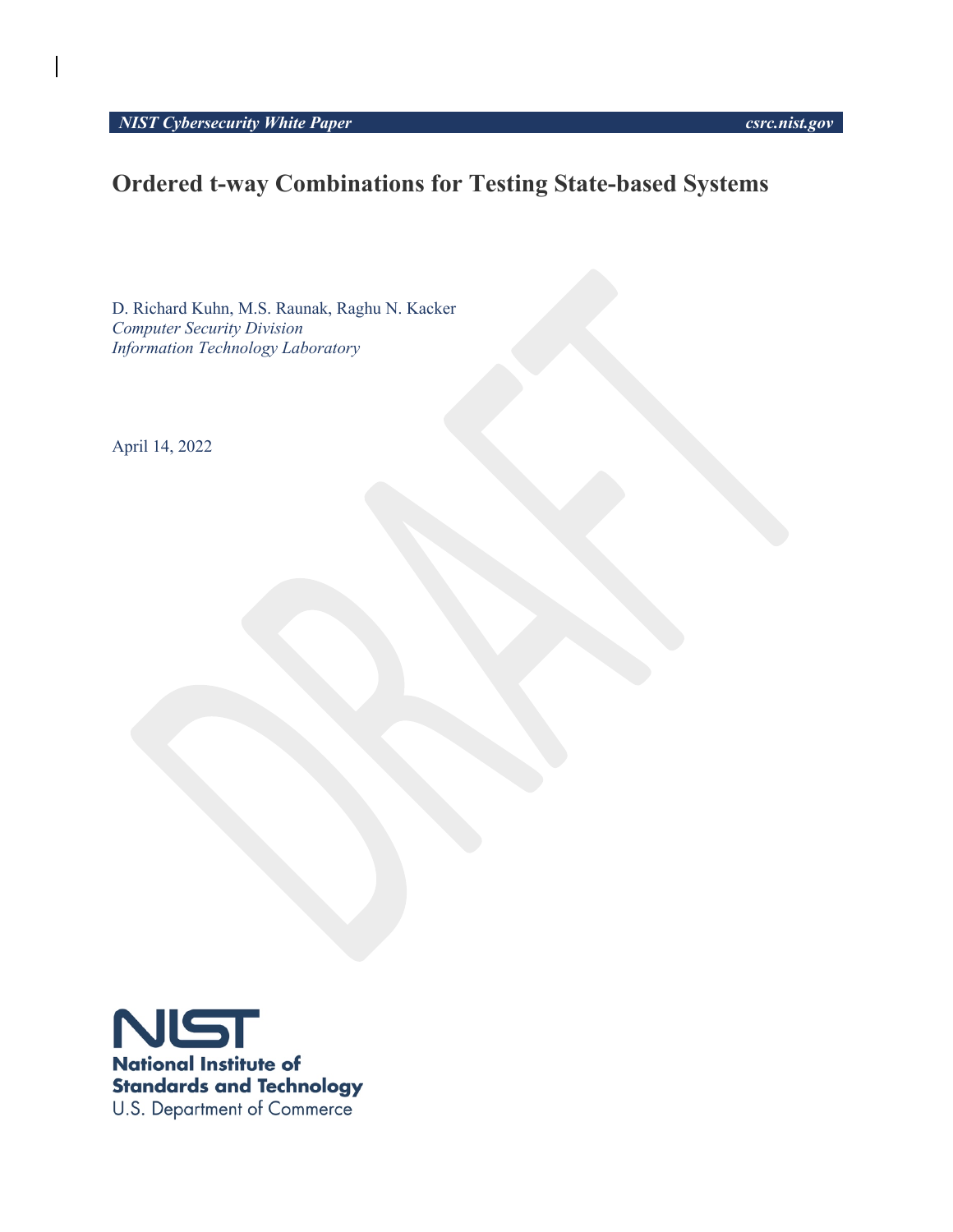#### **Abstract**

Fault detection often depends on the specific order of inputs that establish states which eventually lead to a failure. However, beyond basic structural coverage metrics, it is often difficult to determine if code has been exercised sufficiently to ensure confidence in its functions. Measures are needed to ensure that relevant combinations of input values have been tested with adequate diversity of ordering to ensure correct operation. Combinatorial testing and combinatorial coverage measures have been applied to many types of applications but have some deficiencies for verifying and testing state-based systems where the response depends on both input values and the current system state. In such systems, internal states change as input values are processed. Examples include network protocols, which may be in listening, partial connection, full connection, disconnected, and many other states depending on the values of packet fields and the order of packets received. Similarly, merchant account balances in credit card systems change continuously as transactions are processed. This publication introduces a notion of ordered t-way combinations, proves a result regarding the construction of adequate blocks of test inputs, and discusses the application of the results to verify and test state-based systems.

#### **Keywords**

combinatorial coverage; combinatorial methods; combinatorial testing; software testing; structural coverage; test coverage.

#### **Disclaimer**

Any mention of commercial products or reference to commercial organizations is for information only; it does not imply recommendation or endorsement by NIST, nor does it imply that the products mentioned are necessarily the best available for the purpose.

# **Additional Information**

For additional information on NIST's Cybersecurity programs, projects and publications, visit the Computer Security Resource Center, *csrc.nist.gov*. Information on other efforts at NIST and in the Information Technology Laboratory (ITL) is available at www.nist.gov and www.nist.gov/itl.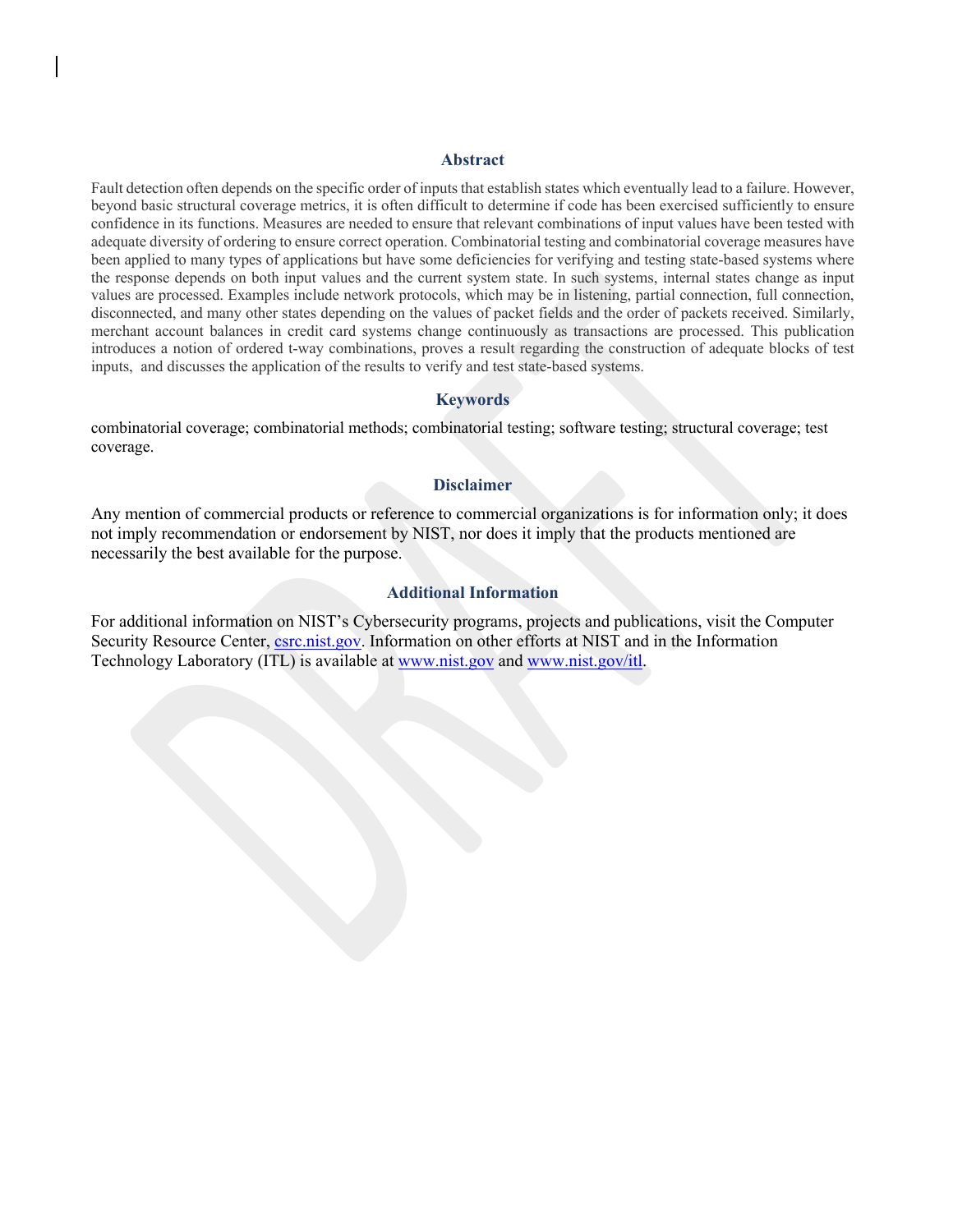## **1 Introduction**

Vulnerability and fault detection often depend on the specific order of inputs that establish states which eventually lead to a failure. That is, many software processes are not deterministic functions where an input produces the same output whenever the process is invoked irrespective of previous invocations. This is particularly true of real-time systems, which are designed to run continuously, maintain states, and respond to a changing series of inputs. Such systems are typically driven by a loop function that accepts input values, processes and responds to those inputs, and updates its current state. Examples include network protocols and data servers. The system state may change, depending on input, and the system may subsequently respond differently to the same input. That is, the response of the process to a particular set of input values may depend on its current state, such as whether a communication protocol is in a listen or connection-open state. The current state depends on the order of input values that were contained in previously received packets. The same sort of statedependent behavior occurs in many other types of systems as well.

Ensuring that inputs and system states in testing are sufficiently representative of what will be encountered in practice is critical to any form of effective software testing. The common practice for evaluating how thoroughly software has been tested is by using some sort of structural coverage metrics, such as statement coverage, branch coverage, or MC/DC coverage [13] . Test cases selected using only structural coverage criteria are often not very effective as they are not designed to include corner cases with specific combinations of input values that may cause a failure. Looking beyond these commonly used metrics, it is often difficult to determine if the code has been adequately tested and even more difficult to ensure that a sufficient diversity of inputs has been achieved. This is particularly true of assertion-based testing or runtime verification, where program states and properties are monitored to verify correct processing. For runtime assertions to discover bugs, the software needs to be exercised with a set of values in a particular order that leads to the failure. Consequently, for strong software assurance, measures are needed to verify that *combinations of input values* and *combinations of input orders* in a test suite are sufficient.

Combinatorial coverage measures provide an effective method for quantifying the thoroughness of test input values [26] . A number of measures have been defined for the coverage of (static) input value combinations. For example, with four binary variables, there are a total of  $2^2 * C(4,2) = 24$  possible settings of the four variables taken two at a time. If a test set includes tests that cover 19 of the 24, the simple combinatorial coverage is  $19/24 = 0.79$ . These measures quantify the degree to which input values cover the potential space of parameter value combinations without regard for the *order* in which these inputs occur in a test set or in normal operations. However, if a system state is affected or determined by the order of inputs, even thorough coverage of the input space may not detect some failure conditions. Thus, it is desirable to supplement measures of input space coverage with measures of the input value combination ordering.

## **2 Related Work**

Combinatorial aspects of input ordering have been studied in the context of *event sequences*. Sequence covering arrays (SCAs) were introduced in [1] and [2] and further developed in [3] , [4] , [5] , [7] , [8]  $[9]$ ,  $[10]$ , and  $[11]$ .

Definition. A *sequence covering array* [2] , SCA(*N, S, t*) is an *N* x *S* matrix where entries are from a finite set *S* of *s* symbols, such that every *t*-way permutation of symbols from *S* occurs in at least one row. The *t* symbols in the permutation are not required to be adjacent.

For example, Fig. 1 shows an *event* sequence  $a^* \rightarrow b$ \* $\rightarrow$  *c* in test 1 and an event sequence of  $d^* \rightarrow c^* \rightarrow$ *a* in test 3, where  $x \rightarrow y$  denotes *x* is eventually followed by *y*, with possible interleaving. Note that the event sequence array has *sequences of events* in each *row*. Event sequences are made up of a value in a column followed by values in columns to the right.

| Test           |   | p1 | p2 | оЗ |  |  |
|----------------|---|----|----|----|--|--|
|                |   | d  |    |    |  |  |
| $\overline{2}$ | n | a  |    |    |  |  |
| 3              | b | d  | r  | a  |  |  |
| 4              | C | a  | b  | d  |  |  |
| 5              | C | d  | b  | a  |  |  |
| 6              | d | a  | Ċ  | b  |  |  |
| m:             |   |    |    |    |  |  |

Fig. 1. Event sequence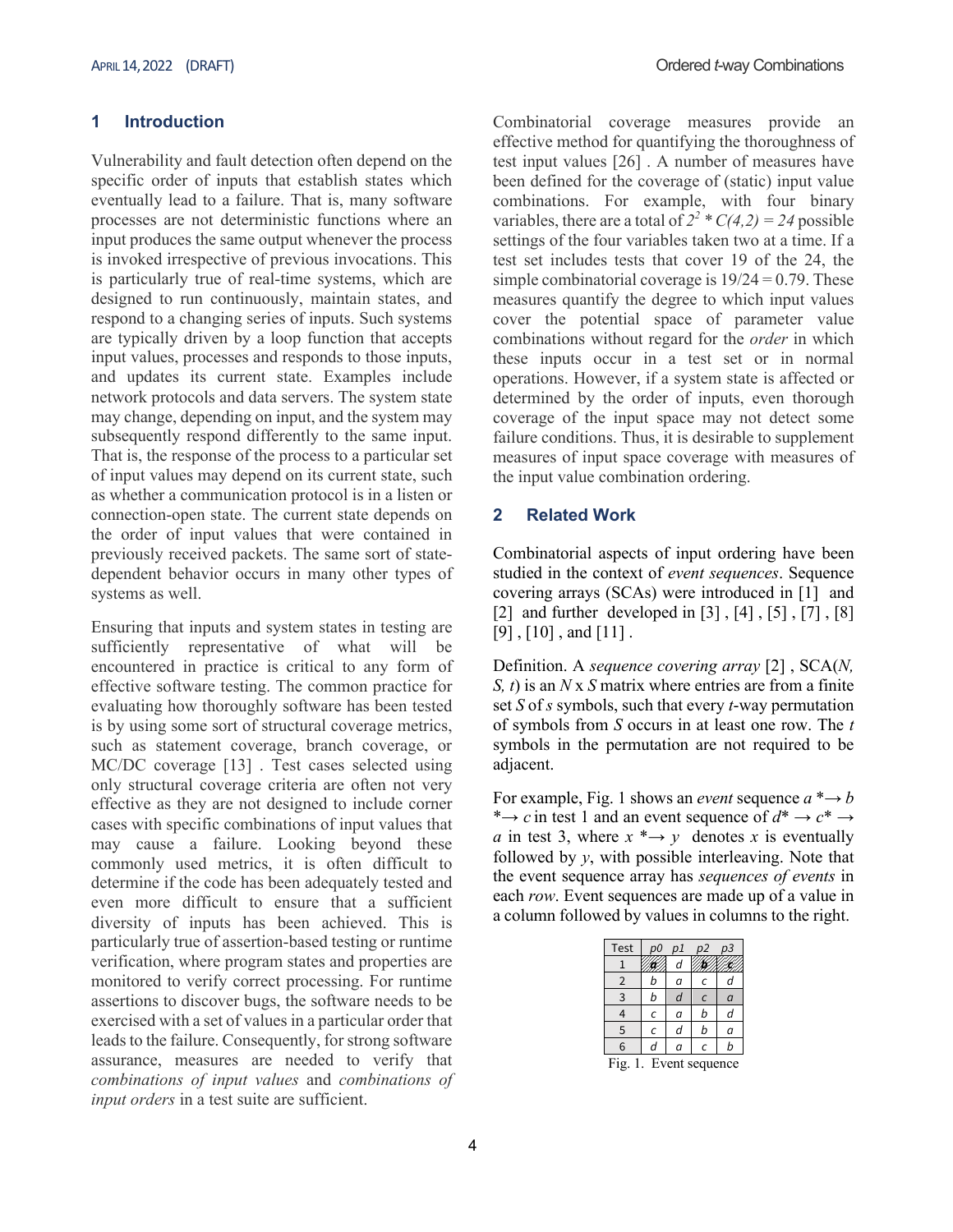Combinatorial testing with constraints on the order in which values and combinations are applied in tests was analyzed extensively in [5] . Extended covering arrays that consider the sequence of values in each test were defined in [6] . Combination sequences were studied in [20] , combining configuration and the order of combinations while also considering constraints. Another structure defined as a sequence covering array of *t*-way combinations has been termed a multi-valued sequence covering array, introduced in [25] .

#### **3 Ordered Combination Covering**

A combination order is different from an event sequence. As noted in the previous section, an event sequence is a possibly interleaved sequence of symbols in a single row of a test array. A combination order, as defined below, is across multiple rows, given in the order in which tests will be executed. A *t*-way permutation of symbols is referred to as a *t-way order*, which will be called a *t*-order for brevity. The *t* events in the order may be interleaved with others (i.e., the order  $a \rightarrow b \rightarrow c$  covers three 2-event orders: *a* followed by *b* and *b* followed by *c*, and *a*  followed by *c*). Denoting event *a* eventually followed by event *b*, possibly with other events interleaved, is written as  $a^*{\rightarrow}b$ .

Consider the notion of an *s*-order of *t*-way combinations of the input parameters as a series of rows of test data that contain a particular set of t-way combinations in a specified order, with possibly interleaved rows.

**Definition 1.** The notation  $a^* \rightarrow b$  denotes the presence of combination *a* eventually followed by combination *b*, possibly with other rows interleaved. A combination order  $c_1 \rightarrow c_2 \rightarrow \cdots \rightarrow c_s$  of *s* sequence of *t*-way combinations, abbreviated *s*-order, is a set of *t*-way combinations in *s* rows. Each *ci* is a *t*-way combination of parameter values.

**Example.** Fig. 2 shows *combination* order  $p_0p_1 = ad$ \* $\rightarrow$  *p*<sub>0</sub> $p_3 = ba$  \* $\rightarrow$  *p*<sub>1</sub> $p_3 = ab$ , which is a 3-order of 2way combinations*.* Thus, the term *ordered combinations* refers to combinations in a row followed by combinations in rows below.

| Test                         | p0 | p1 | p2 | p3 |  |  |  |
|------------------------------|----|----|----|----|--|--|--|
|                              |    |    | b  |    |  |  |  |
| 2                            |    | a  | C  | d  |  |  |  |
| З                            |    | d  | C  |    |  |  |  |
|                              | C  | a  | b  | а  |  |  |  |
| 5                            | C  | d  | b  | a  |  |  |  |
| 6                            |    |    |    |    |  |  |  |
| Fig. 2. Ordered combinations |    |    |    |    |  |  |  |

When all *s*-orders of *t*-way combinations of the input parameters have been covered, it is referred to as an *ordered combination cover* (OCC)*.* For the OCCs, the combination orders are treated across rows (i.e., a combination in a row followed by combinations in rows below). A t-way combination occurs in some row and is eventually followed by other t-way combinations in other rows. For three Boolean parameters *a, b, c* in Fig. 3, *ab*=00 is followed by *ab*=10 *ab*=00 *ac*=11 *ac*=01 *bc*=01 (*ac*=01 and *bc*=01 are also followed by this group).

|              | a <sub>1</sub> | $\boldsymbol{h}$ |   |     |
|--------------|----------------|------------------|---|-----|
|              |                |                  |   |     |
|              |                |                  |   |     |
|              |                |                  |   |     |
| $-2$<br>0.11 |                | ٠<br>---------   | ٠ | --- |

Fig 3. Ordered combinations of parameter values

Combinations of parameter values such as this can be significant in protocol verification and testing, such as with combinations of values in each packet affecting the state where later packets produce different responses depending on the state that resulted from previous packet orders.

**Definition 2.** An *ordered combination cover*, OCC(*N,s,t,p,v*), covers all *s*-orders of *t*-way combinations of the *v* values of *p* parameters, where *t* is the number of parameters in combinations and *s* is the number of combinations in an ordered series. Permutations of parameter value combinations may appear multiple times in a combination order. For example, a particular 2-order of 2-way combinations may be  $(p_1p_2 = 01)$  \* $\rightarrow$   $(p_2p_4 = 11)$ .

The utility of combination order covering can be illustrated with an example. Consider the covering array in Fig. 4, which includes all 2-way combinations of four Boolean variables.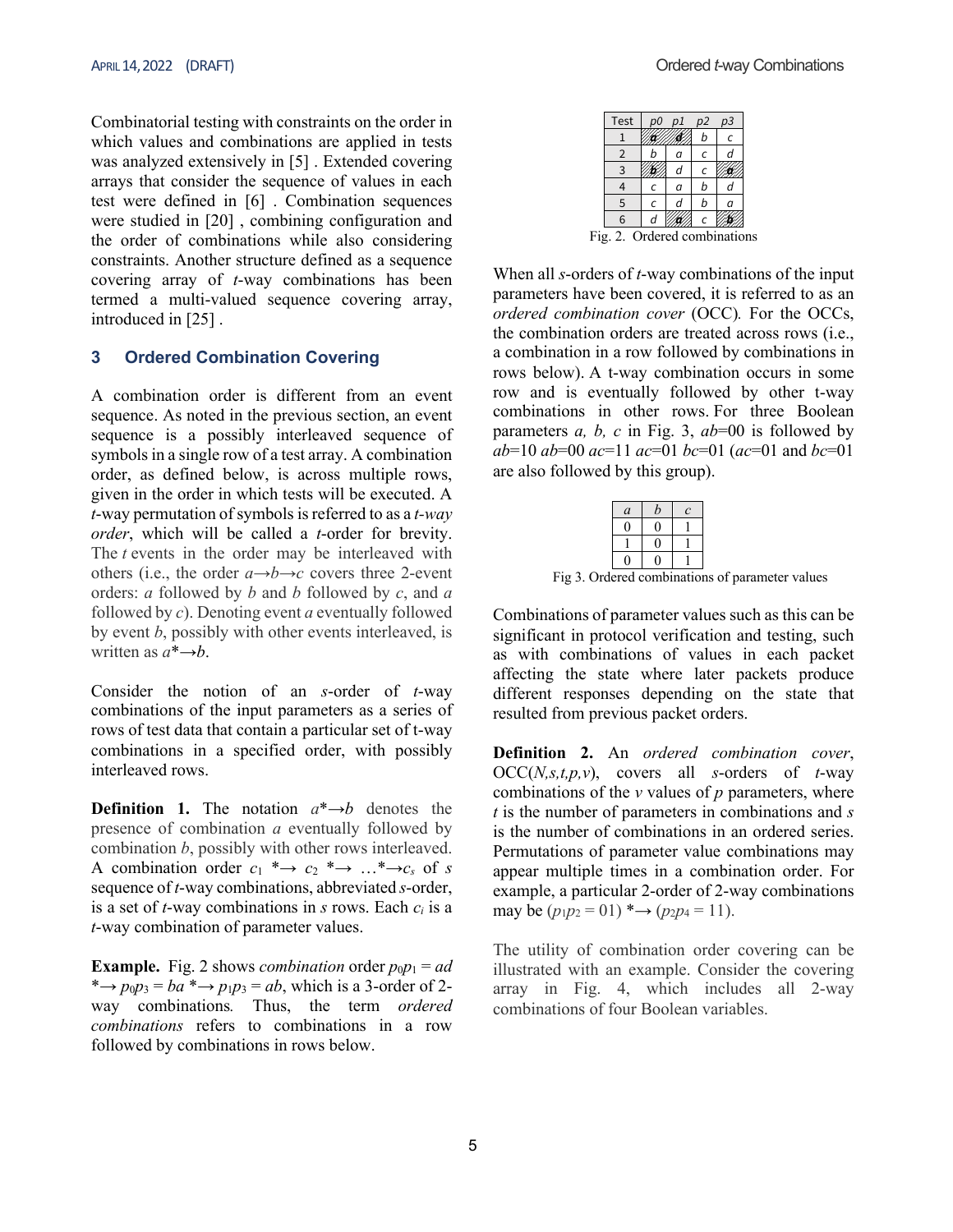| Test         | D <sub>1</sub> | p <sub>2</sub> | D <sub>3</sub> | D4 |
|--------------|----------------|----------------|----------------|----|
|              | O              |                |                |    |
| 2            | Ω              |                |                |    |
| $\mathbf{3}$ |                |                |                |    |
|              |                |                |                |    |
| 5            | n              |                |                |    |
| 6            |                |                |                |    |

Fig. 4. 2-way covering array of Boolean variables.

Suppose these six tests are applied to the system modeled with a finite state machine diagram in Fig. 5, and tests are run in the order 1..6. If condition  $A =$ " $p_1 \wedge p_2$ " and condition B = " $p_1 \wedge \neg p_2$ ", then the error in state 2 will not be discovered. The system returns to state 0 for tests 1 through 3, then enters state 1 with test 4 and moves to state 3 with test 5. Because the test array does not include the ordered combinations  $p_1$ ,  $p_2 = 11$  \* $\rightarrow$   $p_1$ ,  $p_2 = 10$ , the error is not exposed. However, if the tests are run in the order [1, 2, 4, 3, 5, 6], then the error in state 2 will be discovered because the third test (row 4 in Fig. 4) leads to state 1, the fourth test (row 3) causes condition B to evaluate to true, and the system enters state 2, exposing the error.



Fig. 5. Example Finite State Machine.

Note that the definition includes the repetition of a value combination in the OCC. The possibility of repeated occurrences of a value combination in an order is allowed based on the assumption that a particular combination may occur in multiple tests, and this sequence may be relevant to the system or software under test (SUT). For example, a function call to create a new file 'f1' followed by a duplicate call to create 'f1' may trigger some behavior other than an expected error message. So the 3-way combination (create, f1, 256) may be desirable to include more than once in a series of test inputs.

Returning to the example in Fig. 4 and Fig. 5, suppose that a file system is being tested, where  $p_1$  is *function* with values  ${0 = \text{read}, 1 = \text{write}}$ , and  $p_2$  is *rewind*, which indicates if the pointer to the starting block is reset to  $0 \{0\}$  = start from last position,  $1 =$ start from block 0}. A read or write test processes from the starting block indicated by  $p_2$  and continues to the end of the file. So tests 1 to 4 represent 'read from last read position,' 'read from start,' 'write from last write position,' and 'write from start.' State 1 is entered when the file is filled by writing to the end after rewinding to start. The failure represented by state 2 is only exposed when a write is attempted on a file starting from the end. Then, as noted previously, running tests in the order 1..6 will not detect the error. However, when test 4 is run before test 3, the error will be detected because a write is attempted from the last position (end of file), as indicated by the value of  $p_2$ .

When tests are executed in sequence with each individual *t-way* combination considered an event, an order of *t-*way combinations containing *s* combinations input in sequence with possible interleaving is an *s*-sequence of *t-*way combinations. For example, a 2-sequence of 3-way combinations could be

$$
abd = 001 \rightarrow bcd = 100,
$$

and a 3-sequence of 2-way combinations could be

$$
bc = 01 \longrightarrow ad = 11 \longrightarrow bc = 10.
$$

An OCC covers all *s-*sequences of *t*-way combinations of the *v* values of the *p* parameters. Because a *t*-tuple is included *s*times in an *s-*sequence, and the number of *t*-way combinations of *p* parameters is  $C(p,t)$ , for  $v^t$  settings of each combination, the total number of combination sequence tuples to be covered is

$$
(vtC(p,t))s.
$$
 (1)

The number of combination sequences to be covered grows rapidly with *s* and *t*, so methods for the efficient construction of OCCs are of interest.

*Example.* Fig. 6 shows a test array that covers all 2way combinations of values for four parameters, as well as all 2-sequences of 2-way parameter combinations.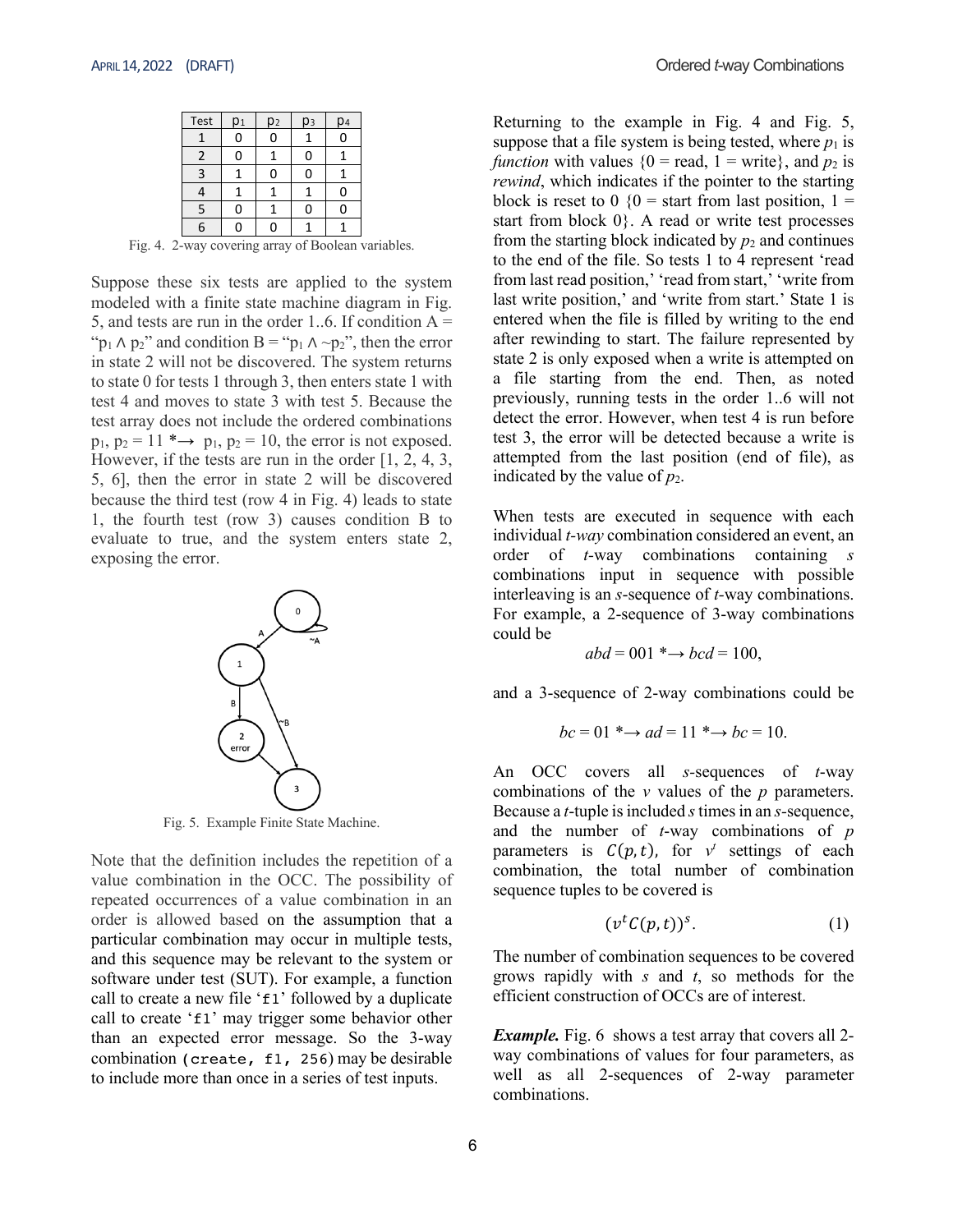|                                    | p1                      | p2                          | pз                  | p4                      |
|------------------------------------|-------------------------|-----------------------------|---------------------|-------------------------|
| $\overline{1}$                     | $\overline{1}$          | $\overline{1}$              | $\frac{1}{9}$       | $\overline{0}$          |
|                                    | $\overline{\mathbf{e}}$ | $\overline{\Theta}$         |                     | 0                       |
| $\frac{2}{3}$                      | $\overline{1}$          | $\frac{1}{9}$               | $\overline{\Theta}$ | $\overline{1}$          |
|                                    | 0                       |                             | $\overline{1}$      | $\overline{1}$          |
| $\overline{5}$                     | $\overline{1}$          | $\overline{1}$              | $\overline{\Theta}$ | $\overline{\Theta}$     |
| $\frac{6}{7}$                      | $\frac{1}{0}$           | $\frac{1}{1}$               | $\overline{1}$      | $\overline{1}$          |
|                                    |                         |                             | $\overline{1}$      | $\overline{\mathbf{e}}$ |
| $\overline{8}$                     | $\overline{\Theta}$     |                             | $\frac{1}{\Theta}$  | $\overline{\Theta}$     |
| 9                                  |                         |                             |                     |                         |
| $1\overline{0}$                    | $\frac{0}{1}$           | $\frac{1}{1}$               | $\overline{1}$      | $\frac{1}{1}$           |
| $\frac{11}{12}$<br>$\frac{13}{14}$ |                         | $\overline{\Theta}$         |                     | $\overline{\Theta}$     |
|                                    | $\frac{1}{1}$           | $\overline{1}$              |                     |                         |
|                                    | $\overline{\Theta}$     | $\frac{1}{\Theta}$          | $\frac{1}{\theta}$  | $\frac{1}{1}$           |
|                                    | $\overline{\Theta}$     |                             | $\overline{\Theta}$ |                         |
| 15                                 | 0                       | 0                           | $\overline{\Theta}$ | $\frac{1}{\Theta}$      |
| $\overline{16}$                    | 0                       | $\overline{\Theta}$         | $\overline{1}$      |                         |
| $\overline{17}$                    | $\overline{1}$          | $\overline{1}$              | $\overline{1}$      | $\overline{\Theta}$     |
| $\overline{18}$                    | $\overline{\Theta}$     |                             | 0                   |                         |
| $\frac{19}{20}$                    | $\overline{1}$          | $\frac{1}{1}$ $\frac{1}{0}$ | $\frac{1}{1}$       | $\frac{1}{\Theta}$      |
|                                    | 1                       |                             |                     | $\overline{1}$          |

Fig.6. Tests for four parameters, OCC(20,2,4,2)

That is, the test array includes every solution of  $(p_w p_x)$  $= v_1v_2$   $* \rightarrow (p_v p_z = v_1v_2)$ , of which there are  $(C(4,2)x 2^2)^2$ = 576 instances. For example, each of the four possible settings of  $p_1p_2$  is followed by each of the four possible settings of *p*3*p*<sup>4</sup> somewhere in the table (distinguished by color). That is,  $(p_1p_2 = 11)$  in line 1 is followed by  $(p_3p_4 = 01)$ ,  $(p_3p_4 = 01)$ ,  $(p_3p_4 = 01)$ 11),  $(p_3p_4 = 00)$ ,  $(p_3p_4 = 10)$  in lines 3, 4, 5, and 7, respectively, highlighted in yellow (also for  $(p_1p_2 =$ 00)). Sequences for  $(p_1p_2 = 01)$  are shown in green, plus line 14, which provides a  $(p_3p_4 = 00)$  for both  $(p_1p_2 = 01)$  and  $(p_1p_2 = 10)$ . Sequences for  $(p_1p_2 = 10)$ are highlighted in blue.

# 3.1 Combination Sequence Covering Arrays in Testing

As seen in Fig. 6, the numbers of combination sequences to be covered will become very large with realistic testing problems as a result of the exponents in expression (1). Consequently, measuring combination sequence coverage can be inefficient and resource intensive. Fortunately, the problem of ensuring combination sequence coverage can be reduced to ensuring coverage of *t*-way covering arrays, as shown in the following proof. Checking that a test array is a covering array can be done efficiently, making it practical to ensure s-sequences of *t*-way combinations in large-scale testing.

*Theorem:* A test set covers *s*-orders of *t*-way combinations if and only if it includes an ordered series containing a total of *s* covering arrays, each of strength *t*.

*Proof:* From Definition 2, a sufficient process for generating an *s*-order *t*-way OCC is to concatenate *s*  covering arrays of strength *t*, as shown below in Fig. 7. Because a covering array includes every *t*-way combination, any order of at least *s* combinations will occur by taking the rows of *s* covering arrays from CA1, CA2, …, CAs., where CA*<sup>i</sup>* are *t*-way covering arrays. Clearly, for any *s*-order of *s* combinations, *c*<sup>1</sup> \* $\rightarrow$  *c*<sub>2</sub> \* $\rightarrow$  ...\* $\rightarrow$ *c<sub>s</sub>*, *c*<sub>1</sub> must be present in CA<sub>1</sub>, *c*<sub>2</sub> in CA2, etc. because they cover all *t*-way value combinations by definition, giving the required order.



Fig.7. OCC constructed from covering arrays.

To show necessity, consider a series of rows in a test array. There must be at least one combination order that can only exist if the test array can be divided into subarrays, each of which is a covering array. Each row covers some number of *t*-way combinations. For each row, add the combinations covered to a set, and continue adding non-covered combinations from each successive row. Eventually, a row will be reached that covers the last remaining previously uncovered combinations. Label these previously uncovered combinations  $A_1$  ...  $A_2$  ...  $A_k$  and the row containing these combinations as row *i*.  $A_1 \dots A_2 \dots A_k$ do not occur in any row prior to row *i*. The subarray of rows from the first row to and including row *i* forms a covering array that will be labeled  $CA<sub>1</sub>$ . With the inclusion of row  $i$ ,  $CA<sub>1</sub>$  includes all  $t$ -way combinations, so it is a *t*-way covering array.

At row *i*+1, start a new set of combinations covered in rows *i*+1 and following rows. Continue adding combinations covered in each successive row until a row is reached that covers the last remaining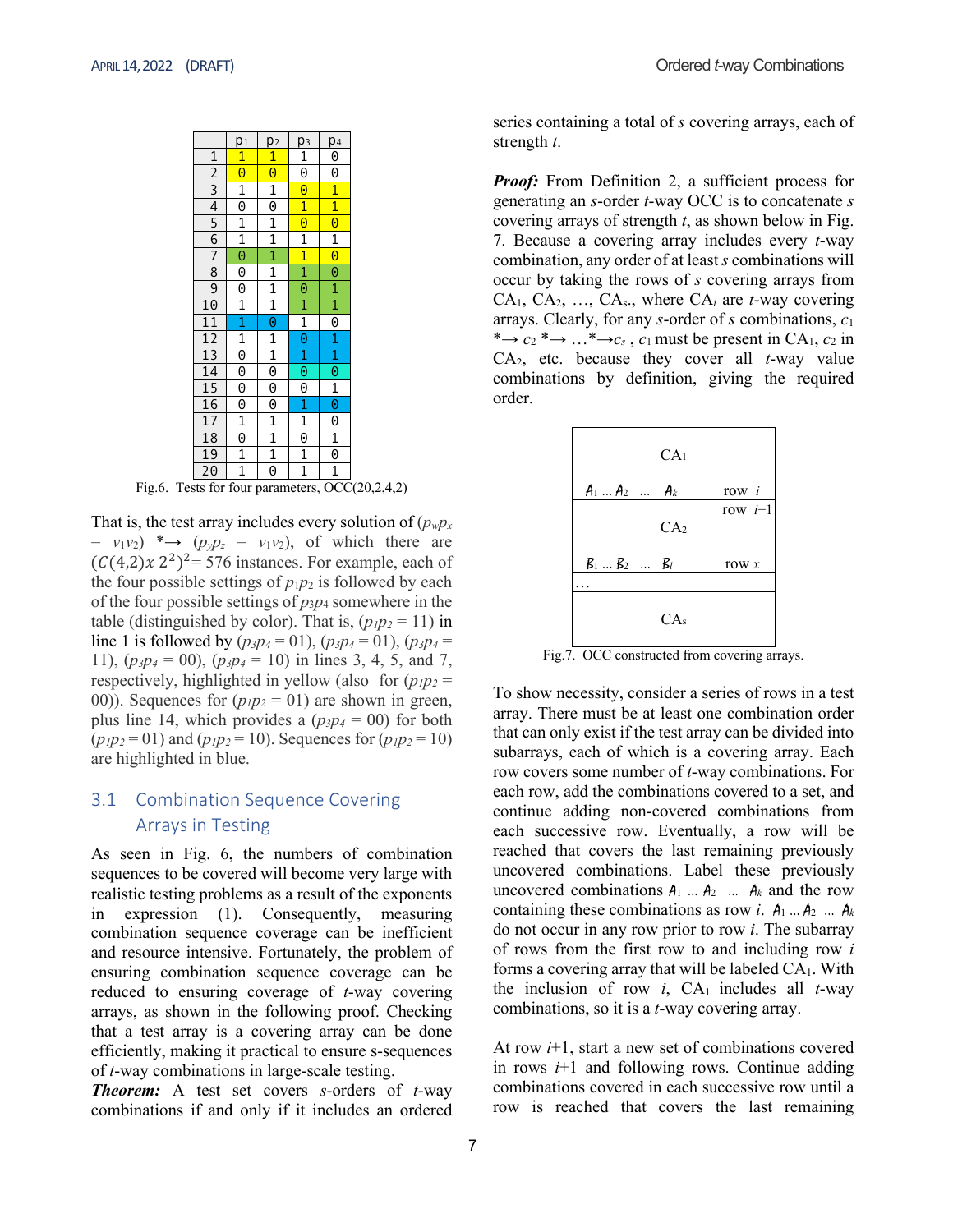previously uncovered combinations after row *i*+1. Label these previously uncovered combinations  $\mathcal{B}_1$  ...  $B_2$  ...  $B_l$  and the row containing these combinations as row  $x$ .  $B_1$  ...  $B_2$  ...  $B_l$  do not occur in any row after row *i* and prior to row *x*. The subarray beginning with row *i*+1 and ending with row *x* forms a covering array that will be labeled  $CA_2$ .  $CA_2$  includes all *t*-way combinations, with the inclusion of row *x*, so it is a *t*way covering array. Any combination in  $A_1$  ...  $A_2$  ...  $A_k$ must be followed by any *t-*way combination in some row of  $CA<sub>2</sub>$ .

Note that any 2-order  $c_1 \rightarrow c_2$  where  $c_1$  is one of  $A_i$ and  $c_2$  is one of  $\beta$ : could not have been covered until row *x* of  $CA_2$  because the  $\beta$  tuples are those that had not been covered in CA2 before row *x* (and after row *i*). Assume that  $c_1 \rightarrow c_2$  is covered before row *x* in the combined array  $CA_1 \parallel CA_2$ . Since  $c_2$  is not in subarray  $CA_2$  before row  $x$ , it must be in subarray CA<sub>1</sub>. However,  $c_1$  is in the last row of CA<sub>1</sub>, so  $c_2$  must be in a row of  $CA<sub>1</sub>$  following the last row of  $CA<sub>1</sub>$ , which is a contradiction.

Therefore  $c_1$  \* $\rightarrow$   $c_2$  can be covered only if CA<sub>1</sub> and  $CA<sub>2</sub>$  are covering arrays. Continuing in this manner shows that orders of *s* combinations of strength *t* can be covered only if the subarrays of the set of test rows form *s* covering arrays (*end proof*).

*Example.* Fig. 8 shows the concatenation of two 2 way covering arrays for four binary parameters. Any 2-order of 2-way combinations occurs somewhere in the rows of Fig. 6. For example,  $(p_1p_2 = 10)$  (row 3) is followed by  $p_1p_3 = 00$ , 01, 10, 11 in rows 5, 6, 9, and 4, respectively. If row 12 is removed, there must be at least one combination order  $c_1 \rightarrow c_2$  where  $c_2$  $= (p_3p_4 = 11)$  that is not covered because  $(p_3p_4 = 11)$ is covered only in the last row of  $CA<sub>1</sub>$  and  $CA<sub>2</sub>$  (row 12). Removing row 12 would result in losing  $(p_3p_4 =$ 11)  $* \rightarrow (p_3p_4 = 11)$ . Similarly,  $(p_1p_4 = 10)$  is covered only in the third-to-last row (row 10) of  $CA<sub>1</sub>$  and  $CA<sub>2</sub>$ , so there must be at least one combination order  $c_1^* \rightarrow$  $c_2$  where  $c_2 = (p_1p_4 = 10)$  that is not covered if row 10 is removed. Removing row 10 would result in losing  $(p_1p_3 = 11)$  \* $\rightarrow$   $(p_1p_4 = 10)$ ,  $(p_3p_4 = 00)$  \* $\rightarrow$   $(p_1p_4 =$ 10), and others.

The practical utility of this result is that it shows one can efficiently produce tests that cover all orders of *t*way combinations up to any necessary order length by concatenating *t*-way covering arrays. It also shows that the minimum size of the OCC is determined by the minimum size of the relevant *t*-way covering arrays. From a testing perspective, producing full coverage of *t*-way combinations in *s* length orders makes it possible to detect faults that are only detectable when a system is in a particular state that can only be reached by an order of input combinations.

|                 | p1           | $p\overline{2}$ | $p\overline{3}$ | $p\overline{4}$ |
|-----------------|--------------|-----------------|-----------------|-----------------|
| $\mathbf{1}$    | 0            | 0               | $\mathbf{1}$    | 0               |
| $\overline{c}$  | 0            | $\mathbf{1}$    | 0               | $\mathbf{1}$    |
| 3               | $\mathbf 1$  | 0               | 0               | $\mathbf{1}$    |
| 4               | $\mathbf 1$  | $\mathbf{1}$    | $\mathbf{1}$    | 0               |
| 5               | 0            | $\mathbf 1$     | 0               | 0               |
| 6               | 0            | 0               | $\mathbf{1}$    | $\mathbf{1}$    |
| 7               | 0            | $\mathbf{0}$    | $\mathbf{1}$    | 0               |
| 8               | 0            | $\mathbf{1}$    | $\overline{0}$  | $\mathbf{1}$    |
| 9               | $\mathbf{1}$ | 0               | 0               | $\mathbf{1}$    |
| 10              | $\mathbf 1$  | $\mathbf 1$     | $\mathbf{1}$    | 0               |
| 11              | 0            | $\mathbf 1$     | 0               | 0               |
| $\overline{12}$ | 0            | 0               | 1               | 1               |

Fig. 8. Two concatenated covering arrays.

This result can also be useful for runtime verification, assertion monitoring, and other methods that rely on checking program properties and states as code is executed. If inputs are monitored and recorded, then it is possible to verify whether a covering array series of desired length has been applied in testing. The system should run long enough to enter all major states and allow detection of errors that occur only in particular states. The use of covering arrays gives stronger assurance that relevant states have been reached, as program states depend on the order of inputs, and the coverage of input value combinations can be measured.

# 3.2 Combination Order Coverage Measurement

A combination order tool for OCCs, Corder, has been developed, allowing for the order coverage of any test set to be measured. It may also be used in generating OCCs using random test generation, measuring coverage, and extending the test array until sufficient coverage is achieved.

In its current form, the tool assumes that all single values of input variables have been included in the input test array and computes  $t$ -way coverage for  $t =$ 2..4 in the same manner as the CCM tool for combination coverage [26] . This is referred to in the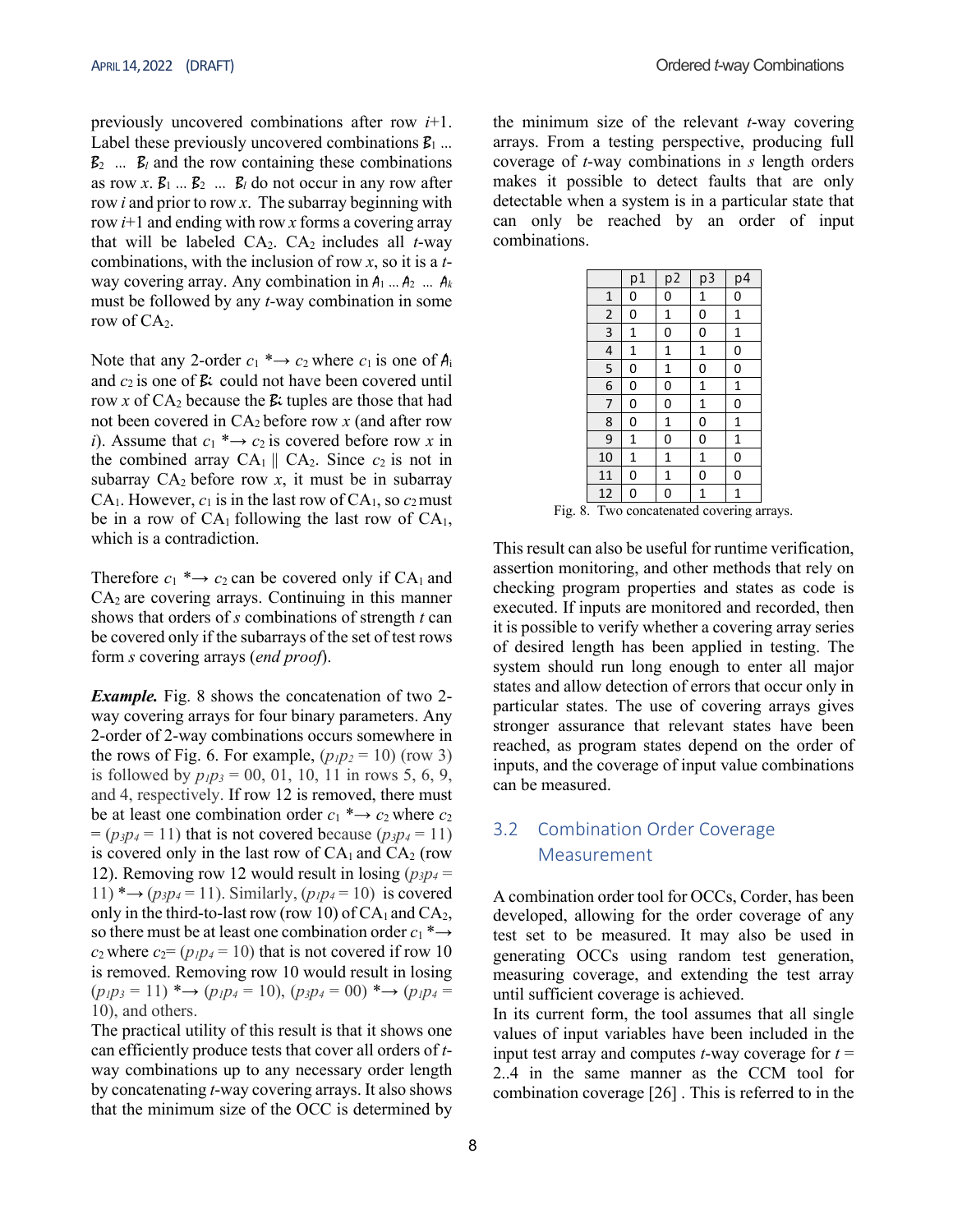output report as *static* coverage and measures the coverage of combinations in each row of the array where any t-way covering array will have 100 % coverage of t-way combinations. A second output provides coverage, referred to as *dynamic*, of *s-*orders of *t*-way combinations in the test array.

For example, the test array in Fig. 9 (a) shows 12 tests with four binary parameters or variables. If these are executed in order, the first test includes  $C(4,2) = 6$ events defined as 2-way combinations:  $ab = 00$ ,  $ac =$ 01,  $ad = 00$ ,  $bc = 01$ ,  $bd = 00$ , and  $cd = 10$ . For 2orders containing ab, there are four possible settings of *ab*. Each of these may followed by value combinations of *ab*, *ac*, *ad*, *bc*, *bd*, and *cd*. Completely covering all 2-way 2-orders (i.e., orders of length 2 of 2-way combinations) would produce 4  $* C(4,2) * 4 * C(4,2)$  orders. One can measure the degree to which these orders are covered and output any missing orders, as shown in Fig. 4(b). Note that  $ab = 11$  is followed by  $cd = 01$  and  $cd = 10$ , but  $cd =$ 00 and  $cd = 11$  do not follow  $ab = 11$  in the test series, as shown in Fig  $5(c)$ , which shows <parameter numbers> : <order> → <parameter numbers> : <order> for 2-way orders.

| $\alpha$     | b | $\mathcal{C}$ | d            | $\alpha$     | b            | $\mathcal{C}$ | d            | $0,1;$ ('1', '1') $\rightarrow$ 2,3: ('1', '1') |
|--------------|---|---------------|--------------|--------------|--------------|---------------|--------------|-------------------------------------------------|
| 0            | 0 | 1             | 0            | 0            | 0            | 1             | 0            | $0,1;$ ('1', '1') $\rightarrow$ 2.3: ('0', '0') |
| 0            | 1 | 0             | 1            | 0            | $\mathbf{1}$ | O             | 1            |                                                 |
| $\mathbf{1}$ | 0 | 0             | 1            | 1            | 0            | 0             | 1            | $0,2$ : ('1', '1') -> $0,1$ : ('1', '1')        |
| 0            | 0 | 1             | 1            | 0            | 0            | 1             | $\mathbf{1}$ | $0,2; ('1', '1') \rightarrow 0,2; ('1', '1')$   |
| $\mathbf{1}$ | 1 | 0             | 0            | $\mathbf{1}$ | 1            | O             | 0            | $0,2;$ ('1', '1') -> $0,3;$ ('1', '0')          |
| 1            | 1 | 1             | 0            | $\mathbf{1}$ | $\mathbf{1}$ | 1             | 0            | $0,2; ('1', '1') \rightarrow 1,2; ('1', '1')$   |
| 1            | 0 | 0             | $\mathbf{1}$ | 1            | 0            | 0             | $\mathbf{1}$ | $0,2$ : ('1', '1') -> 1,3: ('1', '0')           |
| 0            | 1 | 0             | 1            | O            | $\mathbf{1}$ | 0             | $\mathbf{1}$ | $0,2;$ ('1', '1') -> 2,3: ('1', '1')            |
| 0            | 0 | 1             | 0            | O            | 0            | 1             | 0            | $0,2;$ ('1', '1') -> 2,3: ('0', '0')            |
| 1            | 0 | 0             | $\mathbf{1}$ | 1            | 0            | 0             | $\mathbf{1}$ | $0,3; ('1', '0') \rightarrow 2,3; ('1', '1')$   |
| 0            | 1 | 0             | 1            | O            | $\mathbf{1}$ | 0             | $\mathbf{1}$ |                                                 |
| 0            | 0 | 1             | 0            | 0            | 0            | 1             | 0            |                                                 |
|              |   | (a)           |              |              |              | (b)           |              | (c)                                             |

Fig. 9 Missing combination orders

Fig. 8 illustrates the output of the Corder tool for the matrix shown in Fig. 4. Basic static coverage measures are shown in the top half of the results to provide an overview of input space coverage. For more detailed data on input space coverage, the CCM tool measuring combination coverage can be used [26]. An example is shown in Fig. 11 for a larger, more realistic array of 10 parameters with 6 values each in a file of 263 tests.

| $file = t9.csv$ |                  | 4<br>Nvars:                   | Nrows: | 12           |          |
|-----------------|------------------|-------------------------------|--------|--------------|----------|
|                 |                  | Static - input space coverage |        |              |          |
|                 | t.               | covered                       |        | max possible | coverage |
|                 |                  | 8                             |        | 8            | 1,0000   |
|                 | 2                | 24                            |        | 24           | 1,0000   |
|                 | 3                | 22                            |        | 32           | 0.6875   |
|                 | 4                | 6                             |        | 16           | 0.3750   |
|                 |                  |                               |        |              |          |
|                 |                  | Dynamic - order coverage      |        |              |          |
|                 |                  | covered                       |        | max possible | coverage |
| $1 -$ way       | $2 - \text{seq}$ | 64                            |        | 64           | 1,0000   |
| $1 -$ way       | $3 - \text{seq}$ | 512                           |        | 512          | 1,0000   |
| 2-way           | 2-seg            | 553                           |        | 576          | 0.9601   |
| $2 - way$       | $3 -$ seq        | 11,069                        |        | 13,824       | 0.8007   |
|                 |                  |                               |        |              |          |

Fig. 9. Output of Corder tool for matrix shown in Fig. 4

The Corder tool provides the following output:

- $\bullet$  *file* = input file name containing the test vectors to be analyzed
- *Nvars* = number of variables; each column of the input .csv file corresponds to a single variable
- $Nrows =$  number of rows of input file
- *Static-input space coverage*: coverage statistics for t-way combination coverage of the input file for levels of t specified in first column
- *Dynamic-order coverage*: coverage statistics for orders of combinations as described in this section

| file = $g10.6.263.csv$        | 10<br>Nvars:          | Nrows:<br>263           |
|-------------------------------|-----------------------|-------------------------|
| Static - input space coverage |                       |                         |
| t I                           | covered               | max possible   coverage |
| 11                            | 601                   | 601<br>1.00001          |
| 21                            | 1,618                 | 0.9988<br>1,6201        |
| 3                             | 18,2681               | 25,920   0.7048         |
| 4                             | 50.0441               | 272,160<br>0.1839       |
| Dynamic - order coverage      |                       |                         |
|                               | covered               | max possible (coverage) |
| 1-way<br>$2 -$ seg            | 3.600                 | 1.00001<br>$3.600 \mid$ |
| $3 -$ seg  <br>1-way          | 216,000               | 1,00001<br>216,000      |
| $2 - way$                     | $2 - seq$   2,606,616 | 0.9957<br>2,617,924     |
| $3 -$ sea  <br>2-way l        | 4, 143, 537, 228      | 0.9782<br>4.235.801.032 |
|                               |                       |                         |

Fig. 11. 10-parameter combination order cover measurement

It is important to understand the difference between static and dynamic coverage as defined here. Essentially, static coverage is based on the presence or absence of *t*-way settings of the input variables, and dynamic coverage refers to the coverage of possible orders of these combinations.

Static coverage corresponds to combination coverage measures defined in [26] and other publications. In this case, there are four variables with two values each, so for single-variable coverage  $(t=1)$ , there are  $4x^2 = 8$  possible settings. The tool assumes that all single values of variables are included in the input file. For 2-way combinations, there are  $C(4,2) = 6$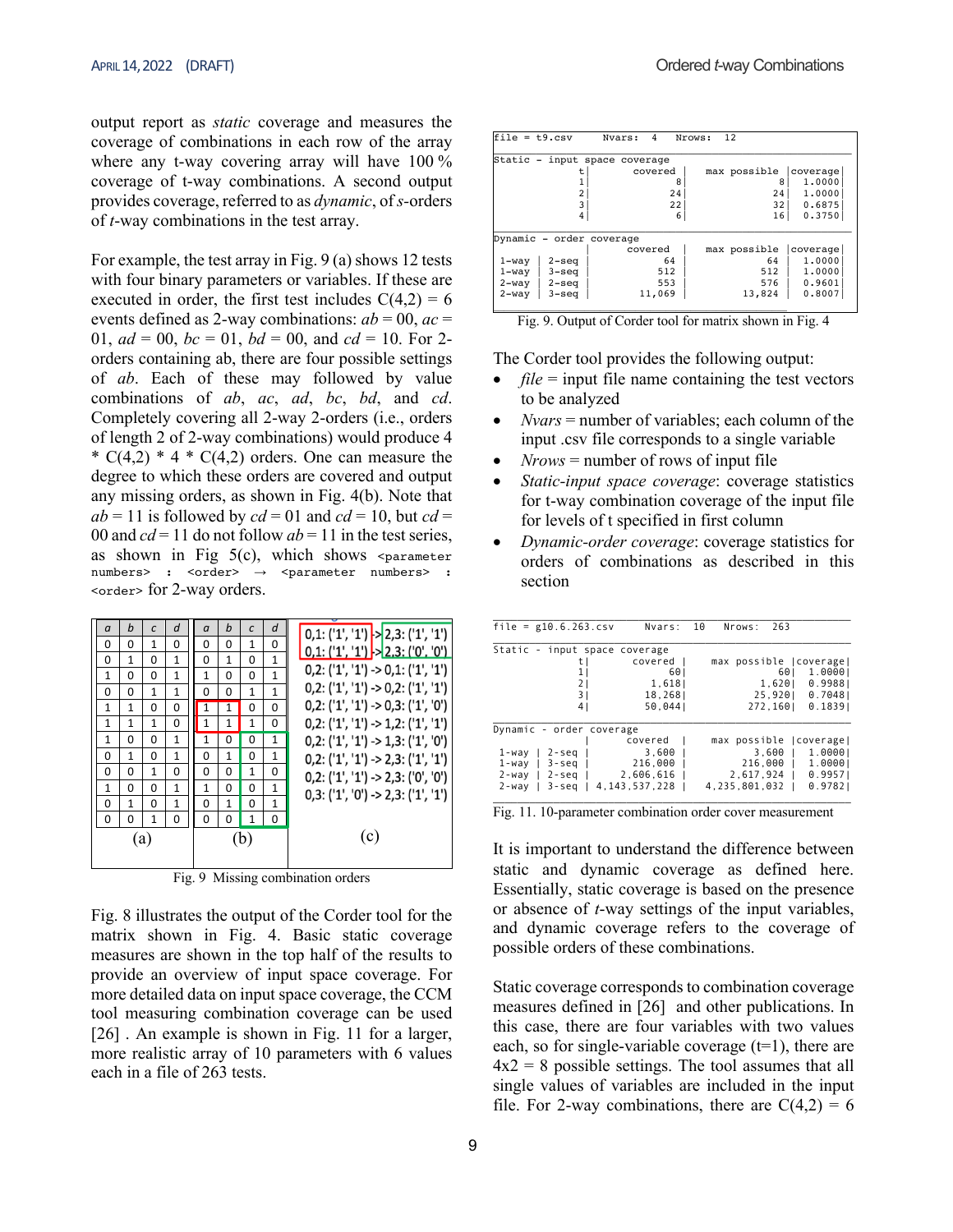possible combinations, each of which has  $2x^2 = 4$ possible settings, so the number of combinations to be covered is 24, all of which are covered at least once. Similarly, for 3-way combinations there are  $C(4,3) = 4$  combinations, which may have  $2x2x2 = 8$ settings for a total of 32 possible settings to be covered. Of the possible settings, there are 22 covered (for example, *abc* = 000 is missing, as is *acd*  $= 000$ ) for a coverage figure of .6875.

For dynamic coverage, the interaction strength (level of *t*) for the combinations included in orders and the number of combinations in an order need to be specified.

## **4 Conclusions**

This report considers practical methods for testing complex orders of all t-way combinations up to some specified level of t. It is shown that the test set covers *s*-orders of *t*-way combinations if and only if it includes an ordered series of *s* covering arrays of strength *t*. This result can efficiently produce tests that cover all orders of *t*-way combinations up to any necessary order length by concatenating *t*-way covering arrays. The notion of ordered combination covers may be applied in runtime verification, assertion monitoring, and other verification and test methods that rely on checking program properties and states as code is executed.

#### **5 References**

[1] Kuhn DR, Higdon JM. Combinatorial Testing for Event Sequences.

http://csrc.nist.gov/groups/SNS/acts/sequence\_covar rays.html, Feb 1, 2010.

[2] Kuhn DR, Higdon JM, Lawrence JF, Kacker RN, Lei Y. Combinatorial methods for event sequence testing. 2012 IEEE Fifth International Conference on Software Testing, Verification and Validation 2012 Apr 17 (pp. 601-609). IEEE.

[3] Kuhn, D. R., Kacker, R. N., & Lei, Y. (2013). *Introduction to combinatorial testing*. CRC press.

[4] Chee YM, Colbourn CJ, Horsley D, Zhou J. Sequence covering arrays. SIAM Journal on Discrete Mathematics. 2013;27(4):1844-61.

[5] Farchi E, Segall I, Tzoref-Brill R, Zlotnick A. Combinatorial testing with order requirements. In2014 IEEE Seventh International Conference on Software Testing, Verification and Validation Workshops 2014 Mar 31 (pp. 118- 127). IEEE.

[6] Sheng, Y., Sun, C., Jiang, S., & Wei, C. A. (2018). Extended covering arrays for sequence coverage. *Symmetry*, *10*(5), 146.

[7] Margalit O. Better bounds for event sequencing testing. In2013 IEEE Sixth International Conference on Software Testing, Verification and Validation Workshops 2013 Mar 18 (pp. 281-284). IEEE.

[8] Murray PC, Colbourn CJ. Sequence covering arrays and linear extensions. International Workshop on Combinatorial Algorithms 2014 Oct 15 (pp. 274-285). Springer, Cham.

[9] Yang CP, Dhadyalla G, Marco J, Jennings P. The effect of time-between-events for sequence interaction testing of a real-time system. In2018 IEEE International Conference on Software Testing, Verification and Validation Workshops (ICSTW) 2018 Apr 9 (pp. 332-340). IEEE.

[10] Binder RV. Optimal scheduling for combinatorial software testing and design of experiments. In2018 IEEE International Conference on Software Testing, Verification and Validation Workshops (ICSTW) 2018 Apr 9 (pp. 295-301). IEEE.

[11] Z. Ratliff, CSCM Manual. NIST. (*Note: this coverage measurement tool was originally named CSCM. It has been renamed Eseq to more easily distinguish between the two forms of sequence coverage.*)

[12] Kuhn, D.R., Wallace, D.R. and Gallo Jr, A.M., 2004. Software fault interactions and implications for software testing. *IEEE Trans Soft Eng,30*(6), pp.418-421.

*[13]* Chilenski, J. J., & Miller, S. P. (1994). Applicability of modified condition/decision coverage to software testing. *Software Engineering Journal*, *9*(5), 193-200.

[14] Rahman M, Sultana D, Khatun S, Jusof MF, Shaharum SM, Yusof NA, Qaiduzzaman KM, Hasan MH, Rahman MM, Hossen MA, Begum A. T-Way Strategy for Sequence Input Interaction Test Case Generation Adopting Fish Swarm Algorithm. InInECCE2019 2020 (pp. 87-99). Springer, Singapore.

[15] Erdem E, Inoue K, Oetsch J, Pührer J, Tompits H, Yılmaz C. Answer-set programming as a new approach to eventsequence testing.

[16] Brain M, Erdem E, Inoue K, Oetsch J, Pührer J, Tompits H, Yilmaz C. Event-sequence testing using answer-set programming. International Journal on Advances in Software Volume. 2012;5.

[17] Rahman M, Othman RR, Ahmad RB, Rahman MM. Event driven input sequence t-way test strategy using simulated annealing. In2014 5th International Conference on Intelligent Systems, Modelling and Simulation 2014 Jan 27 (pp. 663-667). IEEE.

[18] Nasser AB, Zamli KZ, Alsewari AA, Ahmed BS. An elitist-flower pollination-based strategy for constructing sequence and sequence-less t-way test suite. International Journal of Bio-Inspired Computation. 2018;12(2):115-27.

[19] Rabbi K, Mamun Q, Islam MR. A Novel Swarm Intelligence Based Sequence Generator. Intl Conference on Applications and Techniques in Cyber Security and Intelligence 2017 Jun 16 (pp. 238-246). Edizioni della Normale, Cham. *Extensions*

[20] James M. Higdon, Gerald Oveson, Efficient Test of Configurations and Orders of Complex Operating Procedures Tech. Rpt., COLSA North Florida Ops, 96th Cyberspace Test Group, AFMC, Eglin AFB, FL, 4 Apr 2018.